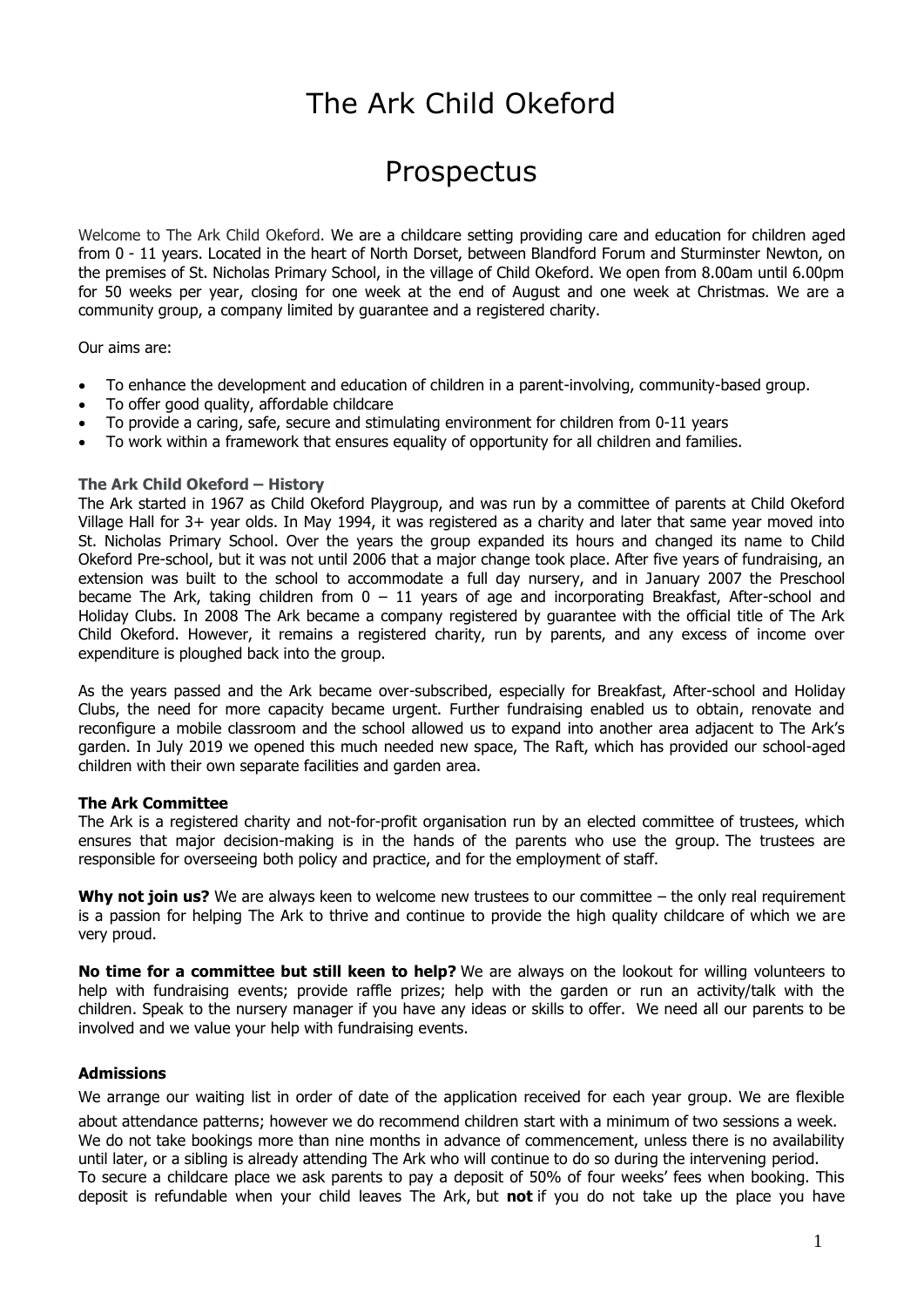booked. Fees are payable monthly, in advance, and we request one month's notice for any reduction of hours or cancellation of a childcare place.

#### **Session Times & Prices**

| <b>CATEGORY</b>   | <b>DETAIL</b>                   | <b>The Ark</b> |
|-------------------|---------------------------------|----------------|
|                   | All Day $8.00 - 6.00$           | £52.65         |
| <b>Babies</b>     | Morning $8.00 - 12.30$          | £27.60         |
| 0-2 years         | Afternoon 1.30 - 6.00           | £26.30         |
|                   | Lunch Hour 12.30 - 1.30         | £5.30          |
|                   |                                 |                |
|                   | Breakfast $8.00 - 8.45$         | £4.35          |
|                   | Morning $8.45 - 11.30$          | £15.55         |
|                   | Lunch Hour 11.30 - 12.30        | £5.30          |
| <b>Toddlers</b>   | Afternoon 12.45 - 3.15          | £14.40         |
| 2-3 years         | After School $3.15 - 4.15$      | £5.30          |
|                   | After School $4.15 - 5.15$      | £5.30          |
|                   | After School $5.15 - 6.00$      | £4.60          |
|                   | Full After School $3.15 - 6.00$ | £12.35         |
|                   | All Day 8.00 - 6.00             | £52.65         |
|                   | <b>Hot Lunch</b>                | £2.85          |
|                   | <b>Tea</b>                      | 85p            |
|                   |                                 |                |
|                   | Breakfast $8.00 - 8.45$         | £4.35          |
|                   | Morning $8.45 - 11.30$          | £14.90         |
|                   | Lunch Hour 11.30 - 12.30        | £5.30          |
| <b>Pre-School</b> | Afternoon 12.45 - 3.15          | £13.75         |
| 3-5 years         | After School $3.15 - 4.15$      | £5.30          |
|                   | After School $4.15 - 5.15$      | £5.30          |
|                   | After School $5.15 - 6.00$      | £4.60          |
|                   | Full After School $3.15 - 6.00$ | £12.35         |
|                   | All Day $8.00 - 6.00$           | £49.55         |
|                   | <b>Hot Lunch</b>                | £2.85          |
|                   | <b>Tea</b>                      | <b>85p</b>     |

|               | Breakfast 8.00 - 8.45        | £5.30           |
|---------------|------------------------------|-----------------|
|               | Full After School 3.15 -6.00 | £12.35*(£9.25)  |
|               | After School 3.15 -4.15      | £5.30*(£4.00)   |
|               | After School $4.15 - 5.15$   | £5.30 *(£4.00)  |
|               | After School $5.15 - 6.00$   | £4.60 *(£3.45)  |
| <b>School</b> | All Day Holiday Club 8.00 -  | £31.80*(£23.85) |
|               | 6.00                         |                 |
| 4-11 years    | Half Day Holiday Club 8.00 - | £17.65*(£13.25) |
|               | $12.30/1.30 - 6.00$          |                 |
|               | Holiday Club Lunch Hour      | £5.30*(£4.00)   |
|               | $12.30 - 1.30$               |                 |
|               | Hot Lunch                    | £2.85           |
|               | Tea                          | £1.40           |

| <b>Discounts</b> | After School Club (School | $*25%$ for |
|------------------|---------------------------|------------|
|                  | age only)                 | siblings   |
|                  | Holiday Club (School age  | $*25%$ for |
|                  | only)                     | siblings   |

#### **SEND (Special Educational Needs and Disability) and Children with Additional Needs**

The Ark prides itself on being a fully inclusive nursery. We aim to offer all children who attend The Ark a safe, fun and stimulating environment where they can learn through play and work towards the Early Years Foundation Stage targets. We have two trained SEND Coordinators who attend regular training to keep up to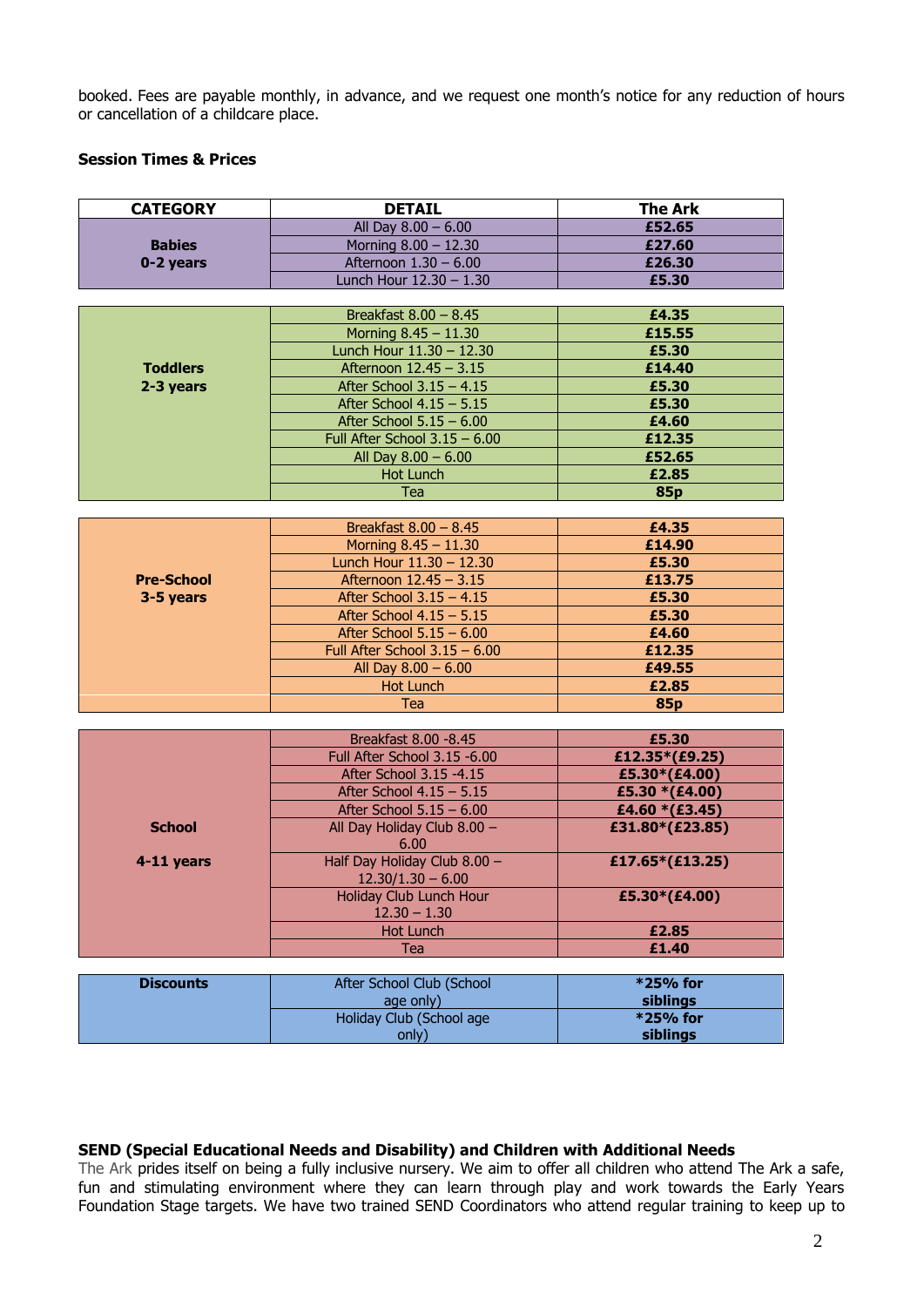date and staff have training in Promoting Early Interactive Conversation - Dorset, Picture Exchange Communication System, Sign-a-long, and Common Assessment Framework. The Ark work closely with outside agencies and professionals such as Portage, Speech and Language and Physiotherapists; all programmes will be carried out in the setting by the SENDCo or child's key worker. We fully support children with an Education, Health and Care plan and where required an Individual Plan will be put in place by the SENDCo and child's key worker.

The Ark is a modern, purpose-built setting and is completely accessible for all, with the use of a disability bay for parking. The main entrance is on level ground and there is access via a ramp to the garden. We have a ground floor toilet, wheelchair accessible toilet and facilities for intimate care for older children with additional needs. All our rooms have adjustable height tables, making activities accessible for those in wheelchairs. There is a large outside area which is extremely well equipped, again much of which is accessible to children in wheelchairs. Staff in all rooms use Signalong to communicate with children with language difficulties.

#### **We offer your child**

- A specially tailored curriculum for each child.
- Individual care and attention made possible by a high ratio of qualified staff to children.
- Fun and friendship with children and adults.
- The support of a personal key worker.

#### **Baby Room**

Our Baby Room has space for up to six babies under two years of age. Staff within the room create a safe, caring, calm and homely atmosphere that complements home routines as much as possible. Each baby and child has their own key worker who carefully plans appropriate activities for their individual interests and age and stage of development.

Daily activities include lots of sensory play both in and outdoors. Examples of some of our activities to encourage imagination, communication and creativity are: singing; sharing books and listening to stories; cornflour; play dough; sand; water; cereals; treasure baskets containing natural objects such as feathers, pots, pans and vegetables. All babies access our purpose built baby garden on a daily basis and, with written parental consent, enjoy local walks around the village and trips to the park.

There is a daily exchange of information between parents and key workers; verbally, in daily dairies and in their online learning journal, Tapestry. This includes information about your baby's day: sleep times; snacks and meals; nappy changes and their activities throughout the day at The Ark. The gate leading to the Toddler Room means that both babies and toddlers can see each other throughout the day, sometimes playing together when appropriate. Transition to the Toddler Room at the age of two years, therefore, takes place seamlessly and naturally.

Cots, sleep mats and bedding are provided for babies and children to rest or sleep. Each baby or child will have his/her own bedding, kept in named, cotton drawstring bags. Bedding will be laundered by us. Sleeping babies are frequently checked. Babies will be held whilst bottle feeding, by the same carer, and feeding will follow each baby's individual needs. The nursery will provide beakers, bowls, plates, cutlery and bibs.

We ask you to bring in nappies, wipes and a change of clothes, bottles of milk, labelled with your baby's name. Meals can be provided for babies from weaning age in line with each baby's individual needs and with detailed consultation with parents.

#### **Toddler Room**

Our Toddler Room has space for up to eight children per session. The Toddler Room is designed to create a calm and engaging atmosphere where children develop their own individuality and opinions, and learn how to build relationships with their peers and familiar adults.

We provide many opportunities and activities for your child to develop their independence and confidence; for example, helping to prepare their own snack, manage their own clothing, and wash and dry their hands. We offer the children a range of activities; sensory, creative, as well as singing, listening to stories, music and movement, gardening, imaginative play and going on walks around the village or trips to the park.

There is a daily exchange of information between parents and key workers, verbally, and in your child's online learning journal, Tapestry.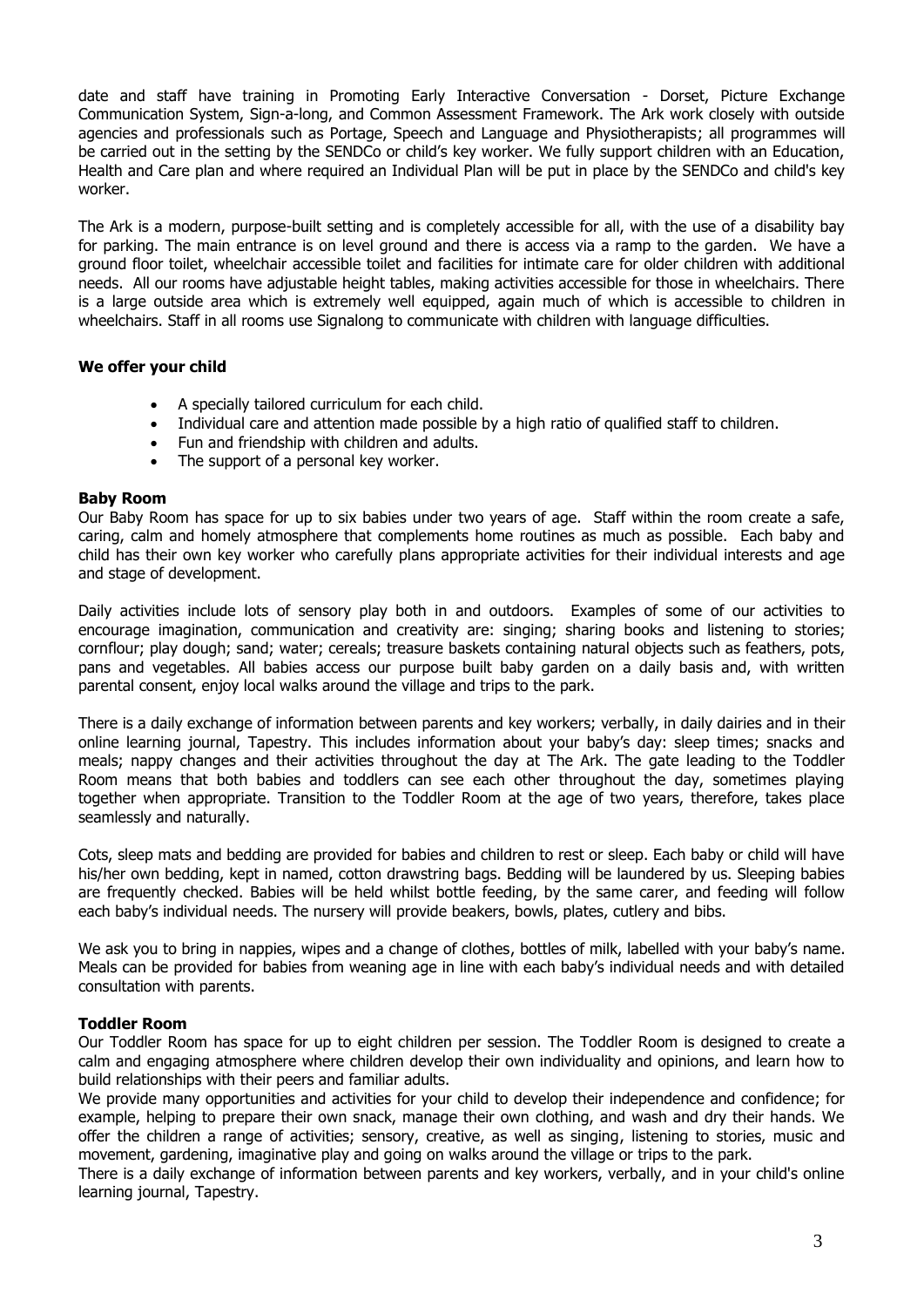The toddlers and pre-school children share the garden space, providing plenty of opportunity for the children to interact with each other as well as with the adults in the Pre-school Room. Close to the time your child reaches three years of age they will begin to start their transition into Pre-school. Their key person will provide you with information about the routine in Pre-school, the staff members who work in the room and your child's settling sessions. The settling sessions will provide further opportunity for your child to become more familiar with the routine and resources available to them as well as getting to know their new key person.

#### **Pre-school**

In our Pre-school Room we make learning fun, build positive relationships and promote children's confidence and independence. We provide a variety of activities to cover all areas of learning. Our activities are mainly child-led with a small number of adult-led, planned activities. Activities include large and small construction; mark-making; painting; music; puzzles; games; ICT; books; role play; using malleable materials; the sand and water trays and small world toys.

Each child is individually assessed throughout the year. This helps us review their progress and gives us the opportunity to share children's development and experiences with parents using our online learning journal, Tapestry. It also helps support their transition to school. We offer free-flow play, allowing children to choose whether to play and learn inside or explore and learn outside in our large, well equipped garden.

We promote independence, providing the children with a rolling "snack café". This helps them manage time, prepare their own snack and make their own choices. Small group time takes place once in the morning and once in the afternoon. This helps develop vocabulary and communication skills, allowing children to share ideas and develop social skills. These groups also promote the children's early phonics, literacy and numeracy skills in preparation for school.

#### **Tapestry**

Tapestry is the software package designed for nurseries which we use to record a special record of your child's experiences, development and learning journey throughout their time with us. Using photos, videos, and diary entries, our staff, along with the child's parents or carers, and the child themselves if they're ready, 'weave' the story of the child and how they are growing and developing. The Tapestry platform enables these memories to be kept as a permanent record of each child's unique journey. All information held in the platform is stored securely and can be downloaded and shared as required. Parents or carers are able to view their child's progress, the activities provided for them, and how much fun they're having, whilst also uploading their own comments and media. The communication between staff and parents that Tapestry enables, helps build a shared understanding of how every child can reach their full potential.

#### **Settling In**

Starting at a nursery is a big step, both for children and for their families. A child who is tense or unhappy will not be able to play or learn properly, so it is important for parents and childcare staff to work together to help the child feel confident and secure in the group. This takes longer for some children than for others and parents should not feel worried if their child takes a while to settle.

These suggestions are intended to help you make it a successful and happy time:

**Be prepared to stay with your child on the first day, and for as many sessions as necessary, until he/she is settled and happy to part from you. If your child has never attended a nursery before, please stay for a minimum of two sessions, on the third leave for an hour or so. Every child is different and we suggest you talk to the Manager and/or the appropriate Room Leader for individual advice.**

Try to spend some time in the group if you can, or attend open days/evenings, so that you know what goes on there. This will make it easier for you to talk to your child afterwards about what he/she has been doing. Welcome the paintings or other mark-making your child might occasionally bring home. Many of the activities we offer provide your child with excellent learning experiences, and do not have an end product.

If you are approached to help occasionally, please try to come if you possibly can. It can mean a lot to a child to see parents actively involved. If you are not free to attend Pre-school sessions, it may be that there are ways you could help at other times, for example, if you play a musical instrument or have a skill to share with the children.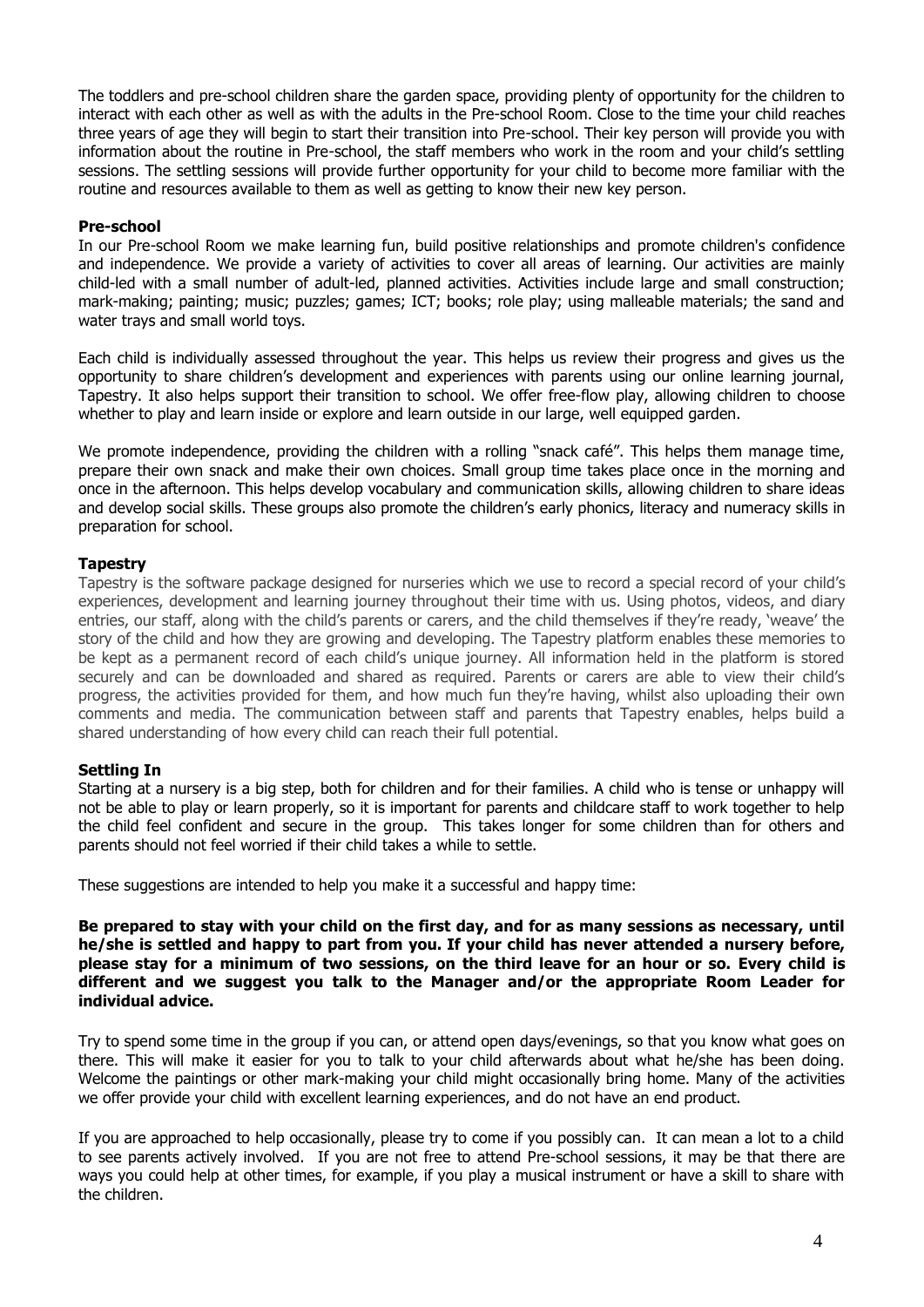#### **What to wear**

In order to feel free to explore and experiment with all kinds of materials, including messy ones, it is best to send children dressed in clothes which are easily washable and/or not too new. It is good for children to practise the skills which will make them independent. Simple clothing which they can handle themselves will enable them to go to the toilet when they want to and to put on and take off their outdoor clothes without being too dependent on other people's help.

#### **Transitions**

We believe that transition periods should be slow. Children need to feel secure throughout the process. When children in the Toddler Room are approaching three years of age, and are ready, both socially and emotionally, to move to the Pre-School Room, children will be taken to visit for short periods accompanied by their key worker. Staff will keep you informed about this process and will introduce you to your child's new key worker.

During the summer term, children in the Pre-School Room who will be starting at St. Nicholas School the following September, begin their transition visits. Each week every child is taken to play in the reception class for an hour, accompanied by a member of staff from the Pre-School Room.

In line with government policy, when your child leaves The Ark, staff pass on transition sheets containing information about your child's individual development, to the new setting or school that your child will attend. If your child attends another setting at the same time as attending The Ark, your child's key worker will arrange to visit the other setting in order to exchange information.

#### **The Raft**

Our **Breakfast, Afterschool and Holiday Clubs** for school aged children take place in The Raft.

The Raft was opened in July 2019 primarily for children aged 5-11 years. Breakfast Club runs from 8.00am until 8.45am, and our After School Club runs from 3.15pm until 6.00pm during term time. Holiday Club runs from 8.00am until 6.00pm during school holidays.

The Breakfast, After School and Holiday Clubs provide a homely and relaxed atmosphere. Outside play and socialising are a large part of our day. Facilities include a wonderful garden with swings, climbing frame and a den building area. The school playing field is at our disposal providing opportunities to play football, rounders, tennis and other traditional games. Summertime water fun days add to the variety of activities. Children are also free to choose from a number of indoor activities including arts and crafts, pool, games, cooking projects, game console or just simply relaxing in our chill-out areas with a book. Regular themed days and formally organised trips are undertaken during Holiday Club periods.

#### **We hope that your child's time with us will be a very happy and productive one. If you have any questions, or if we can be of any help, please contact the staff at any time.**

[50092919 \(ofsted.gov.uk\)](https://files.ofsted.gov.uk/v1/file/50092919) Ofsted Report

30 hours free childcare - [GOV.UK \(www.gov.uk\)](https://www.gov.uk/30-hours-free-childcare)

[Help paying for childcare: Free education and childcare for 2-year-olds -](https://www.gov.uk/help-with-childcare-costs/free-childcare-2-year-olds) GOV.UK [\(www.gov.uk\)](https://www.gov.uk/help-with-childcare-costs/free-childcare-2-year-olds)

#### **Staff**

We are proud of the high ratio of adults to children in our group. This ensures individual attention to the needs and development of each child.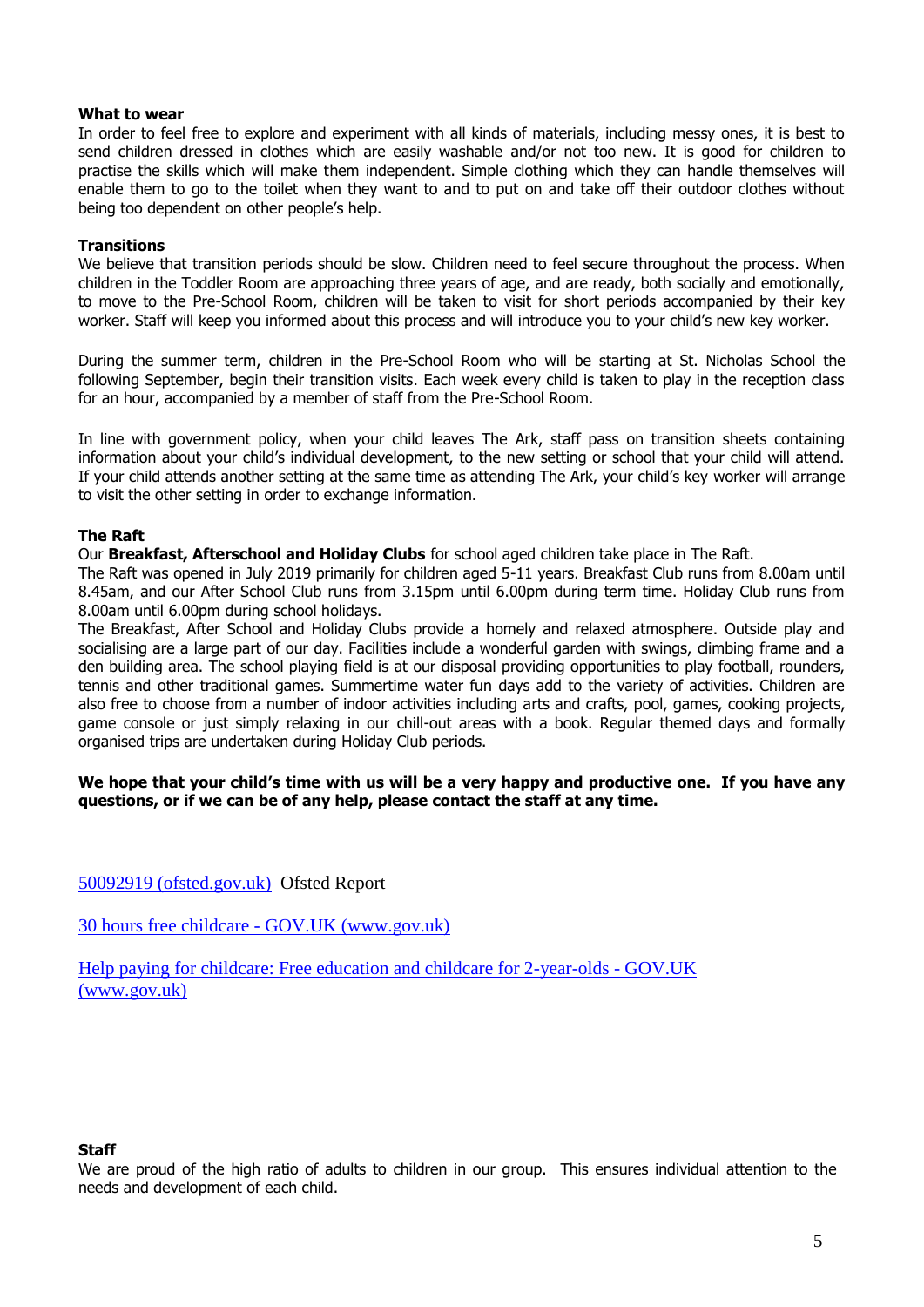| Sarah McNab             | Manager                                                          | NVQ III<br>Level 4E100 Dev.<br>Practice       |
|-------------------------|------------------------------------------------------------------|-----------------------------------------------|
| <b>Tash Pike</b>        | Deputy Manager<br>Lead Practitioner Pre-School Room              | NVQ III                                       |
| Doreen Denham           | Practitioner<br>SendCo                                           | NVQ III Level 3<br>Management &<br>Leadership |
| Jody Bunch              | Lead Practitioner Baby Room<br>(currently on maternity leave)    | Diploma in<br>Childcare                       |
| Bekki Commons           | Lead Practitioner Toddler Room                                   | Level 3 Early<br><b>Years Educator</b>        |
| Emma Turner             | Practitioner<br>Maternity cover Lead Practitioner Baby<br>Room   | NVQ III                                       |
| Sue Murdoch             | <b>Lead Practitioner</b><br>After School Club                    | <b>NVQIII</b>                                 |
| <b>Candice Guest</b>    | Practitioner                                                     | NVQ III                                       |
| <b>Heather Williams</b> | Practitioner                                                     | <b>NVQII</b>                                  |
| Kerry<br><b>Baines</b>  | Practitioner                                                     | NVQ III                                       |
| Kenyarna Eames          | Practitioner                                                     | NVQ III                                       |
| Millie Hockham          | Practitioner                                                     | NVQ III                                       |
| Kayleigh Bealing        | After School Club Practitioner<br>(currently on maternity leave) | NVQ III                                       |
| Lucy Pike               | Practitioner                                                     | NVQ II                                        |
| Emma-Lee Hollier        | Apprentice                                                       |                                               |
| Sarah Goddard           | Assistant Afterschool and Holiday Club                           |                                               |
| Jodie Pearce            | Apprentice                                                       |                                               |
| Alanna Parker           | Holiday Club assistant                                           |                                               |
| <b>Tracey Carter</b>    | Administrator                                                    |                                               |
| Sharon Lomas            | Domestic Assistant                                               |                                               |

#### **Training**

We are constantly in touch with new thinking in the fields of childcare and education and care. We receive a fortnightly magazine offering practical advice and up to date information, and have access to a range of professionally produced publications. Parents may ask to see any of these. In addition, on-going training is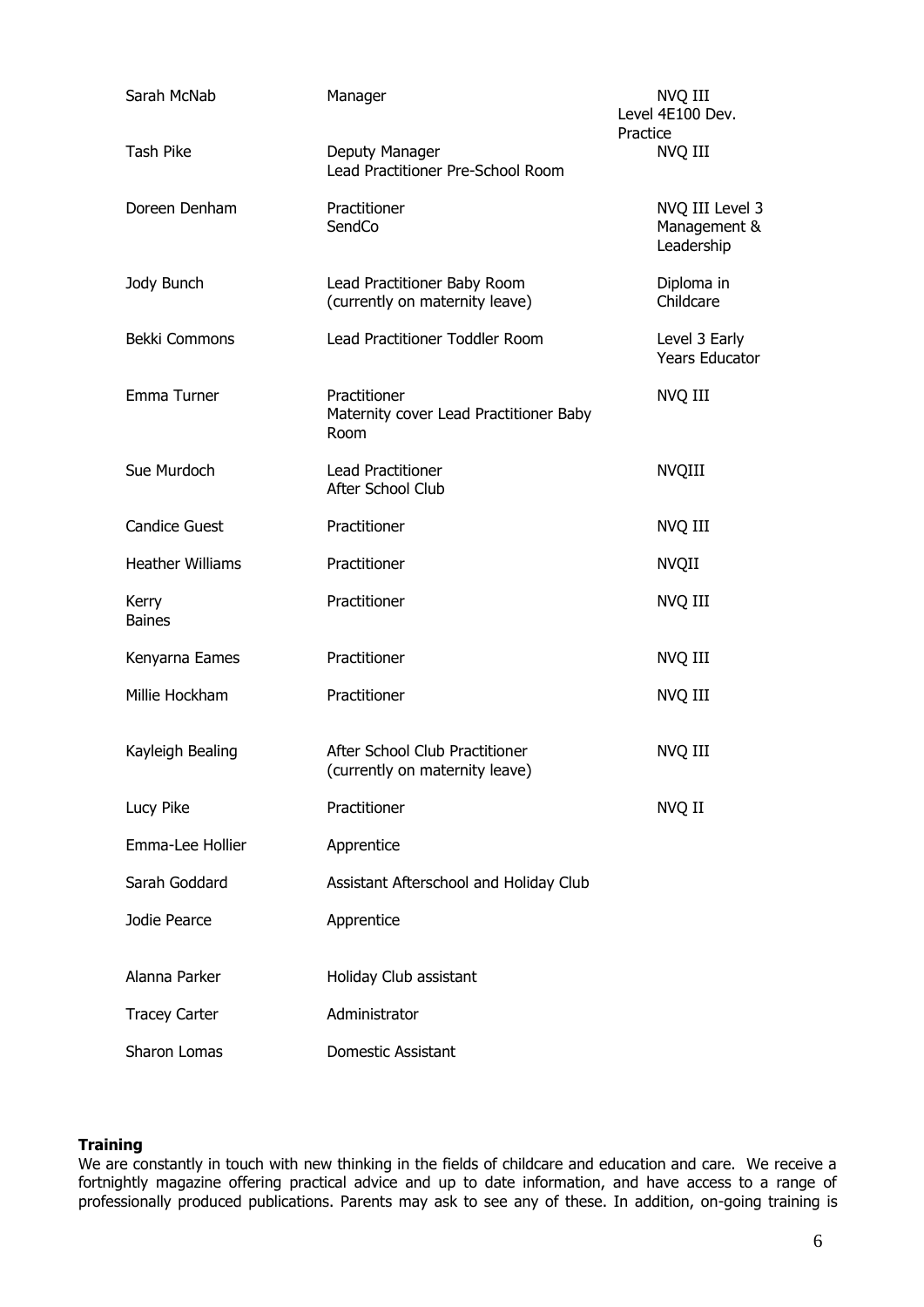available through Dorset Council Early Years team. Informal training is available through local forum meetings, and parents will be informed about these. We receive support and guidance from an Early Years & Childcare Adviser.

#### **Policies**

Our policies are available at The Ark and can also be downloaded from our website

https://thearkchildokeford.co.uk/policies-prospectus/

All our policies are designed to offer the best possible experience for the children and families in the group. Our policies are reviewed on a regular basis and comments and suggestions from parents are always welcome.

#### **We hope you will find the following information useful:**

- We have a 'Healthy Eating Policy'. We can provide nutritious cooked lunches, at a very reasonable cost.
- Children are given whole milk or water at snack time. Water is available for the children to help themselves to throughout the sessions.
- Old clothes are best for playing in, but we do provide aprons for messy activities.
- Please bring a change of clothes, and indoor shoes in a drawstring bag, and PLEASE NAME ALL ITEMS OF CLOTHING. The children need to wear boots for outside play during the winter months.
- Please make sure you close the outside door when you leave the building, and MAKE SURE YOU BOLT ALL GATES AFTER YOU.
- There is parking at the front of the school for disabled parents or carers. Otherwise, **please DO NOT park in the staff car park between the hours of 8.15am and 4.00pm during the school term.** There is also limited parking in the recreation ground next to the school, with safe access, by footpath.
- Smoking is not allowed on the premises at all.

#### **Illness:**

- COVID-19 No one should enter the grounds or premises if they have symptoms of COVID-19. The most common symptoms of COVID-19 are a new, continuous cough or a high temperature (over 37.8 degrees). If your child displays symptoms of COVID-19 then a PCR test must be taken and the results be negative before the return to Nursery. If your child tests positive for COVID-19, they must self isolate for 10 days before returning to nursery.
- Please do not bring your child if she/he is unwell and/or has had a temperature above normal within the last 24 hours.
- Sickness or diarrhoea no attendance until 48 hours has passed since the last attack.
- High temperature no attendance until a normal temperature **without medication** for 24 hours
- If in doubt either seek medical advice, ask one of the staff, or keep your child at home.

#### **Polo Shirts and Sweatshirts**

We have a stock of 'The Ark' polo and sweatshirts which are sold at cost price. Please see Sarah or Chloe.

#### **Management and Administration**

The Ark is run by an elected committee of trustees, which ensures that major decision-making is in the hands of the parents who use the group. The committee is responsible for overseeing both policy and practice, and for the employment of members of staff. Our Annual General Meeting, at which the committee of trustees for the following year is elected, is held in October.

#### **Trustees**